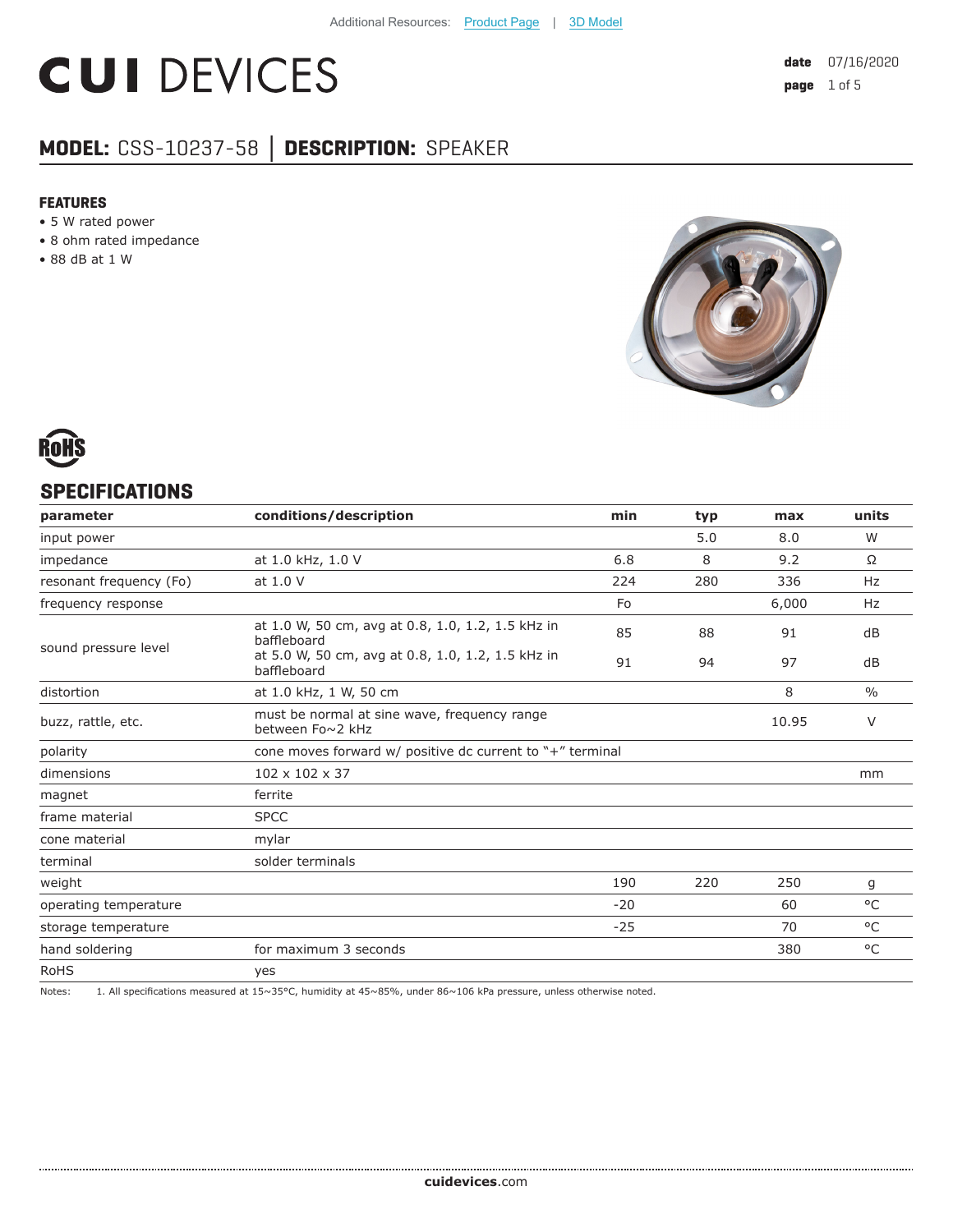#### **MECHANICAL DRAWING**

units: mm tolerance: ±0.3 mm

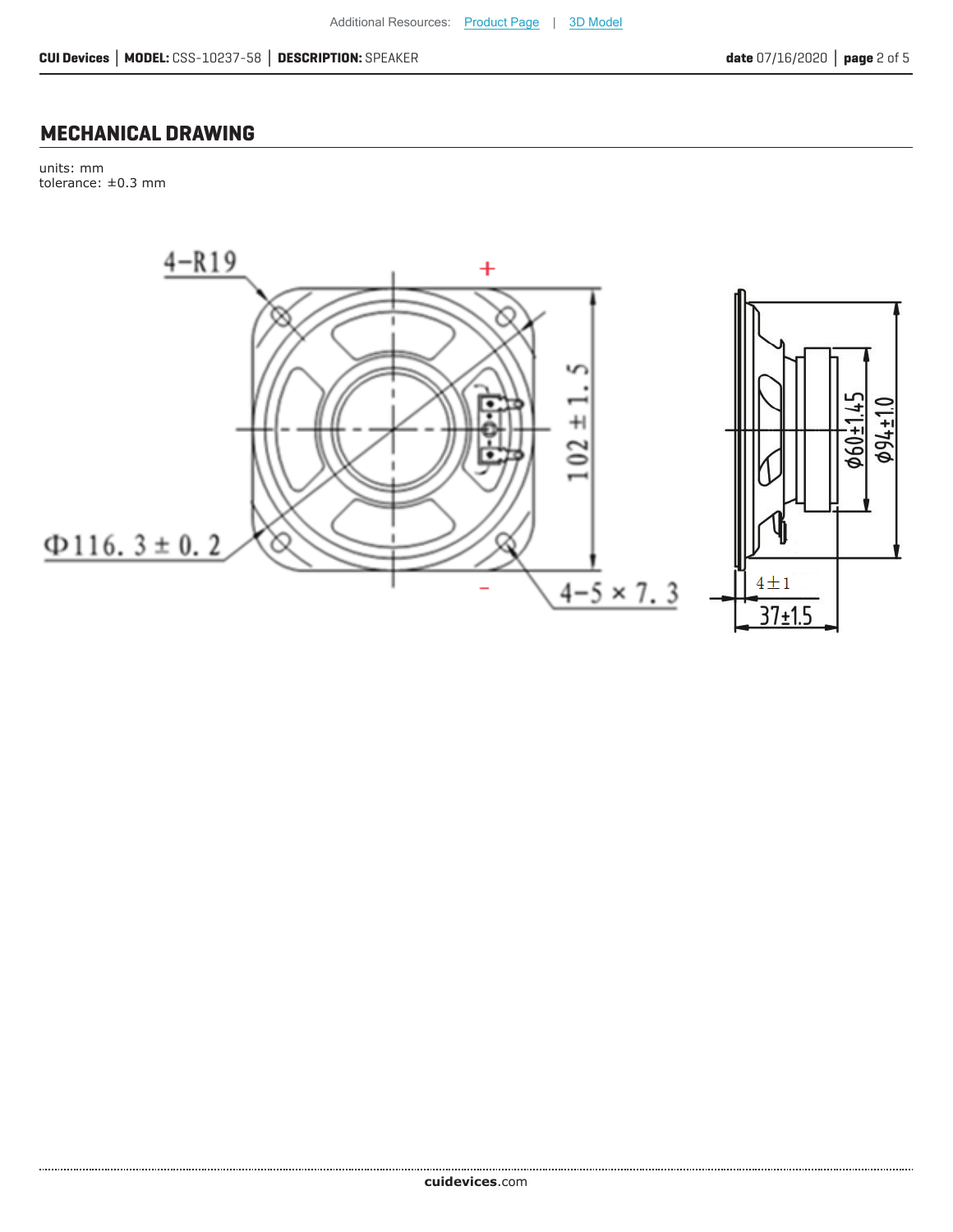**Frequency Response Curve**

#### **RESPONSE CURVES**

×,



#### **Total Harmonic Distortion Curve**



 $Hz$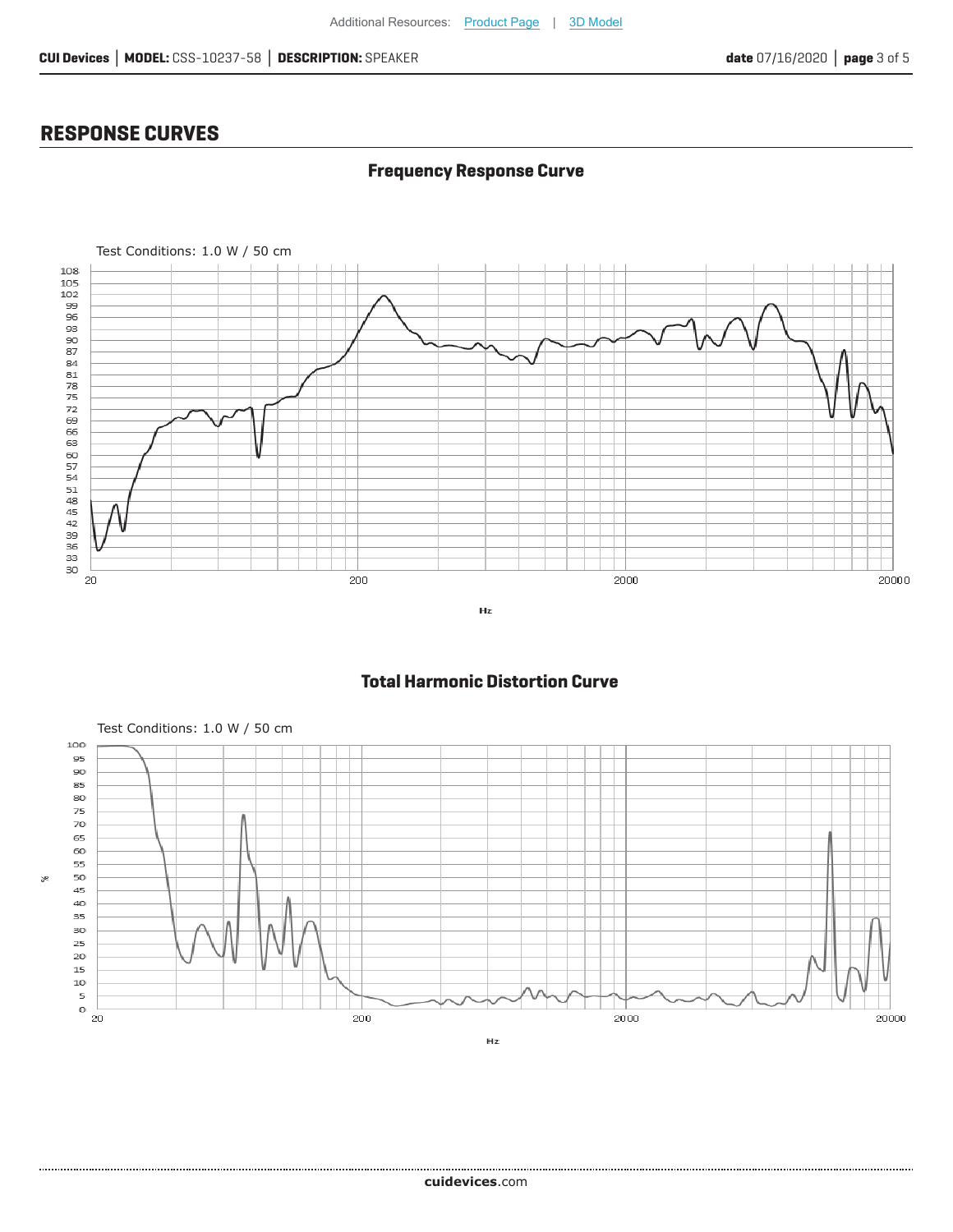#### **PACKAGING**

units: mm

Carton Size: 580 x 550 x 130 mm Carton QTY: 50 pcs per carton